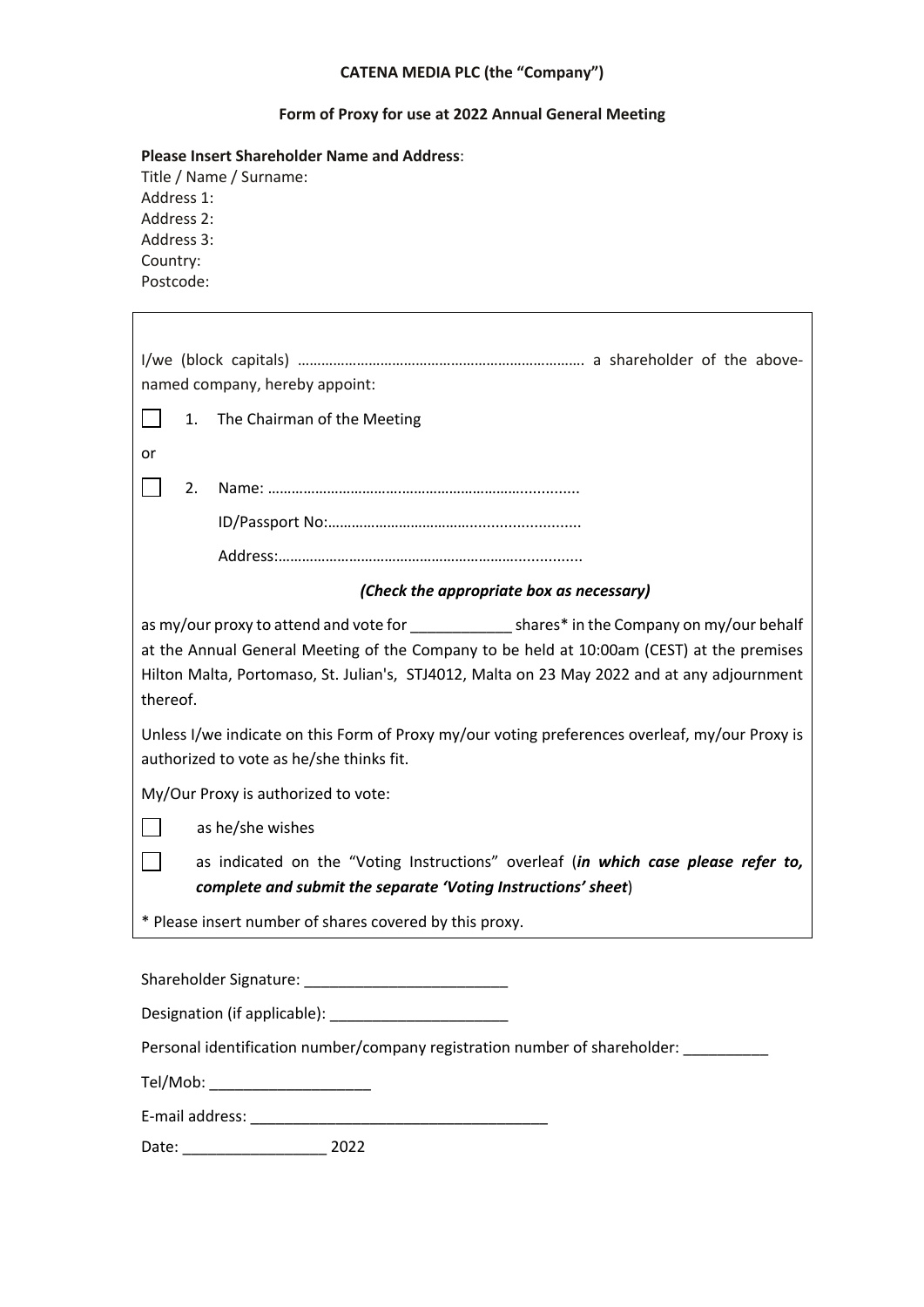#### *How to fill in the form of proxy:*

*1) The signed proxy form and, where the shareholder is a corporation, a certified copy of a certificate of registration or similar evidencing the signatory right of the officer signing the proxy form, must be received by mail to Euroclear Sweden AB, through the postal address Catena Media plc, c/o Euroclear Sweden AB, Box 191, SE-101 23 Stockholm, Sweden or by e-mail to catenamedia@euroclear.eu, no later than 23 April 2022. Shareholders are, therefore, encouraged to send or deliver their proxy forms (and, if applicable certified copies of certificates of registration or similar) as soon as possible.*

*2) If a Proxy other than the Chairman is preferred, please check the second box above and insert the details of the Proxy so chosen.*

*3) The appointment of a proxy must be in writing and in its form must comply with Article 42 of the Articles of Association of the Company and (a) where the shareholder is an individual, be signed by him/her or (b) where the shareholder is a corporation, be signed by a duly authorized officer of the corporation.* 

*4) In the case of joint holders, the signature of any one holder will be sufficient, but the names of all the joint holders should be stated.*

*5) The person appointed as proxy shall vote as you have directed in respect of the above resolutions or on any other resolution that is properly put to the meeting. If this form is returned without any indication as to how the proxy shall vote, the proxy shall exercise their discretion as to how to vote or whether to abstain from voting.*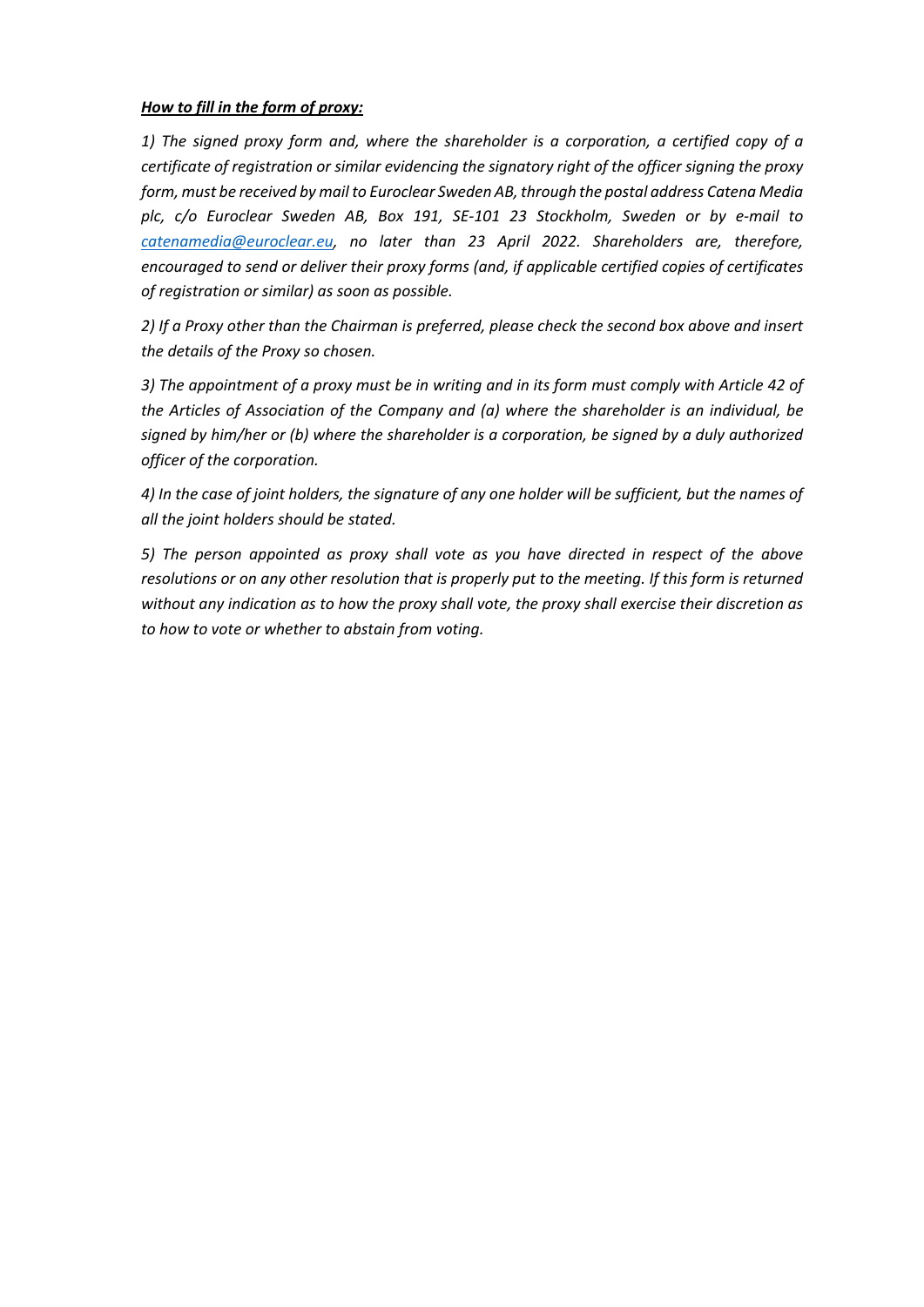#### **VOTING INSTRUCTIONS**

Please indicate with an 'X' in the relevant boxes for each resolution below how you wish your votes to be cast. The 'vote withheld' option below is provided to enable you to abstain on any particular resolution. However, it should be noted that a 'vote withheld' is not a vote in law and will not be counted in the calculation of the proportion of the votes 'for' and 'against' a resolution.

| <b>AGENDA</b><br><b>ITEM</b>        | <b>ORDINARY RESOLUTIONS</b>                                                                                                                                    | <b>FOR</b> | <b>AGAINST</b> | <b>VOTES</b><br><b>WITHHELD</b> | <b>AT</b><br><b>DISCRETION</b> |
|-------------------------------------|----------------------------------------------------------------------------------------------------------------------------------------------------------------|------------|----------------|---------------------------------|--------------------------------|
| NO.                                 |                                                                                                                                                                |            |                |                                 |                                |
| 2.                                  | Appointment of Göran Blomberg as<br>chairman of the Annual General Meeting<br>in accordance with the proposal of the<br>Nomination Committee.                  |            |                |                                 |                                |
| 3.                                  | Approval of voting list of the Annual<br>General Meeting.                                                                                                      |            |                |                                 |                                |
| 4.                                  | Approval of one or two persons to verify<br>and sign the minutes of the Annual<br>General Meeting.                                                             |            |                |                                 |                                |
| 5.                                  | Approval of the agenda of the Annual<br>General Meeting.                                                                                                       |            |                |                                 |                                |
| <b>AGENDA</b><br><b>ITEM</b><br>NO. | <b>ORDINARY</b><br><b>BUSINESS</b><br><b>(ORDINARY</b><br><b>RESOLUTIONS)</b>                                                                                  | <b>FOR</b> | <b>AGAINST</b> | <b>VOTES</b><br><b>WITHHELD</b> | <b>AT</b><br><b>DISCRETION</b> |
| 8.                                  | Audited<br>Financial<br>Approval<br>of<br>Statements, Directors' Report and<br>Auditors' Report for the year ended 31st<br>December, 2021.                     |            |                |                                 |                                |
| 9.                                  | Declaration of dividends in accordance<br>with the proposal of the Board of<br>Directors.                                                                      |            |                |                                 |                                |
| 10.                                 | Approval of the number of members of<br>the Board of Directors in accordance with<br>proposal<br>of the<br>Nomination<br>the<br>Committee.                     |            |                |                                 |                                |
| 11.                                 | Approval of fixed fees for members of the<br>Board of Directors in accordance with the<br>proposal of the Nomination Committee.                                |            |                |                                 |                                |
| 12.                                 | Approval of fees for the auditor in<br>accordance with the proposal of the<br>Nomination Committee.                                                            |            |                |                                 |                                |
| 13.1                                | Approval of the appointment of Per<br>Widerström as director of the Company<br>for the period until the end of the next<br><b>Annual General Meeting</b>       |            |                |                                 |                                |
| 13.2                                | of the<br>Approval<br>appointment<br>of<br>Theodore Bergquist as director of the<br>Company for the period until the end of<br>the next Annual General Meeting |            |                |                                 |                                |
| 13.3                                | Approval of the appointment of Øystein<br>Engebretsen as director of the Company<br>for the period until the end of the next<br><b>Annual General Meeting</b>  |            |                |                                 |                                |
| 13.4                                | Approval of the appointment of Adam<br>Krejcik as director of the Company for the<br>period until the end of the next Annual<br><b>General Meeting</b>         |            |                |                                 |                                |